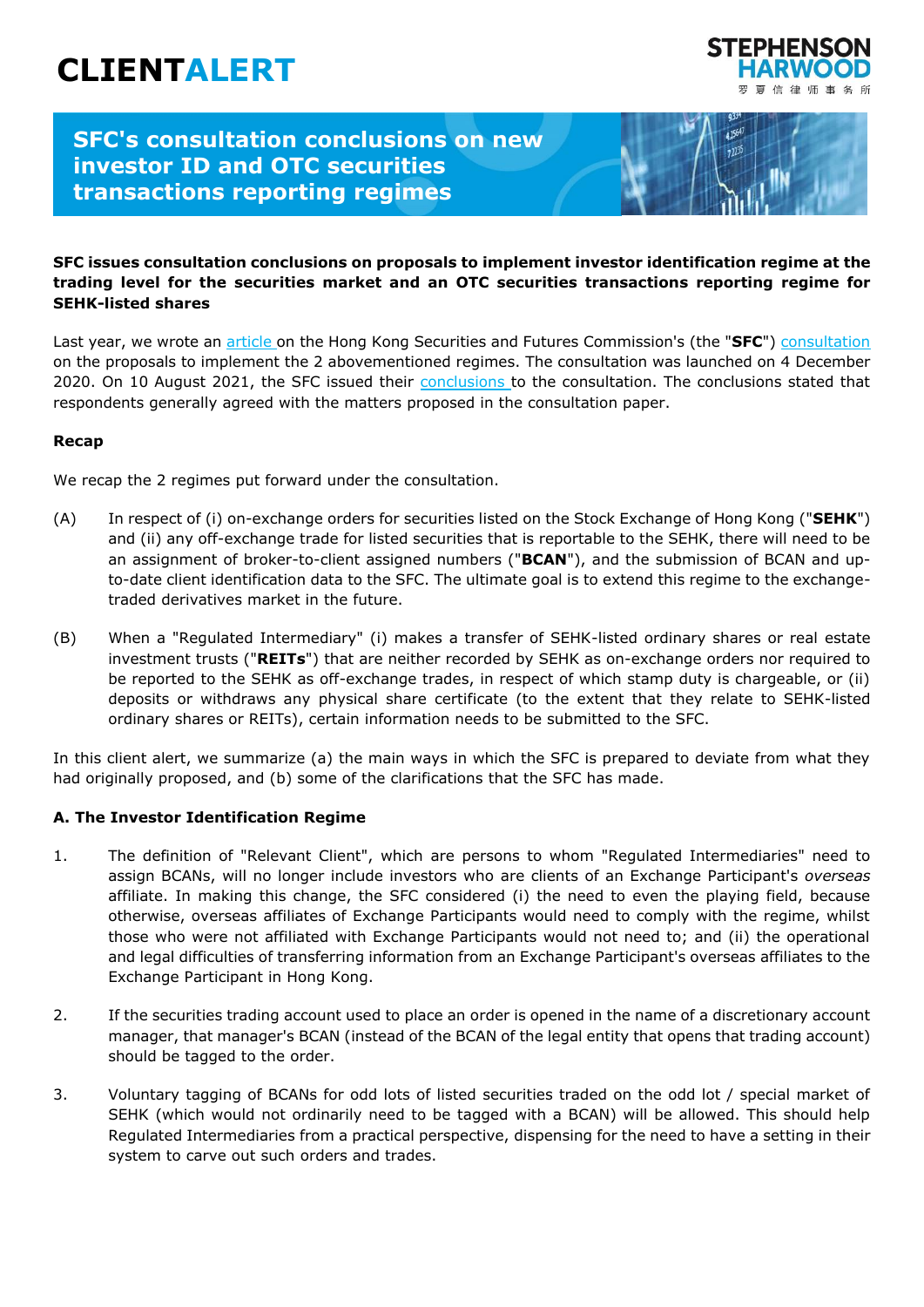- 4. The expression "Regulated Intermediaries" will be replaced with "Relevant Regulated Intermediaries" to avoid any potential misunderstanding that all Licensed Corporations and Registered Institutions need to be comply with this regime.
- 5. SEHK has [issued](https://www.hkex.com.hk/-/media/HKEX-Market/Services/Circulars-and-Notices/Participant-and-Members-Circulars/SEHK/2021/CT11221E.pdf) an [information paper](https://www.hkex.com.hk/-/media/HKEX-Market/Services/Trading/Securities/Overview/Trading-Mechanism/HKIDR/HKIDR-Information-Paper_e.pdf?la=en) to provide more information about the operational logistics and technical details of the regime.

#### **B. The OTC Securities Transactions Reporting Regime**

- 6. The time for a Regulated Intermediary to report will be extended from 1 to within 3 HK trading days after the day of transfer, deposit or withdrawal (as the case may be).
- 7. A transfer of shares that would otherwise fall within the regime, will not be reportable if either (i) it is granted stamp duty relief or (ii) it is made in accordance with the terms of a structured product or derivative, or for the conversion of a deposit receipt into shares or vice versa.

#### **General**

- 8. *Operating expenses:* The SFC is mindful that Regulated Intermediaries might incur additional operating expenses in order to comply with the 2 regimes. The SFC has said that it is working with Hong Kong Exchanges and Clearing Limited to mitigate such costs, by building systems into the general trading system. Further, reporting under the OTC Securities Transaction Reporting Regime will be done directly via the SFC's portal.
- 9. *Personal data:* The SFC is also mindful that certain clients of Regulated Intermediaries might be unwilling to provide consent for the transfer of their personal data to the SFC and/or SEHK in order to comply with the new regimes. To this end, the SFC will prescribe a standard client consent form which should help Regulated Intermediaries. More importantly, the SFC will provide specific guidance on the circumstances under which new express consent would not need to be obtained from the client (i.e. because the existing Personal Information Collection Statement which an individual client has already agreed to is sufficiently broad to enable their personal data to be used to comply with the new regimes).
- 10. *Timeline*: To allow more time for the industry to prepare, the SFC has postponed the implementation of the Investor Identification Regime and the OTC Securities Transactions Reporting Regime from Q1 2022 and Q3 2022, to H2 2022 and H1 2023 respectively (at the earliest). The SFC will also issue an implementation circular by September 2021 to provide guidance to the industry on the preparations required and the timeline for the various matters that underpin the implementation of the regimes. To implement the regimes, the proposed amendments to the SFC's Code of Conduct for Persons Licensed by or Registered with the Securities and Futures Commission will be gazetted and come into effect on a future date, which would be determined by the SFC in line with the implementation of the regimes following the completion of required system tests and market rehearsals.

#### **Conclusion**

Our conclusion remains similar to that reached in our previous article, namely that Regulated Intermediaries will need to make changes to their trading systems. This will necessitate new staff training, changes to IT systems and updating of one's terms and conditions and privacy policy. Regulated Intermediaries might also want to allocate further resources to their compliance functions, despite the SFC's statement that they would try to mitigate increased operating expenses.

Please get in touch if you are interested in discussing any of the above.